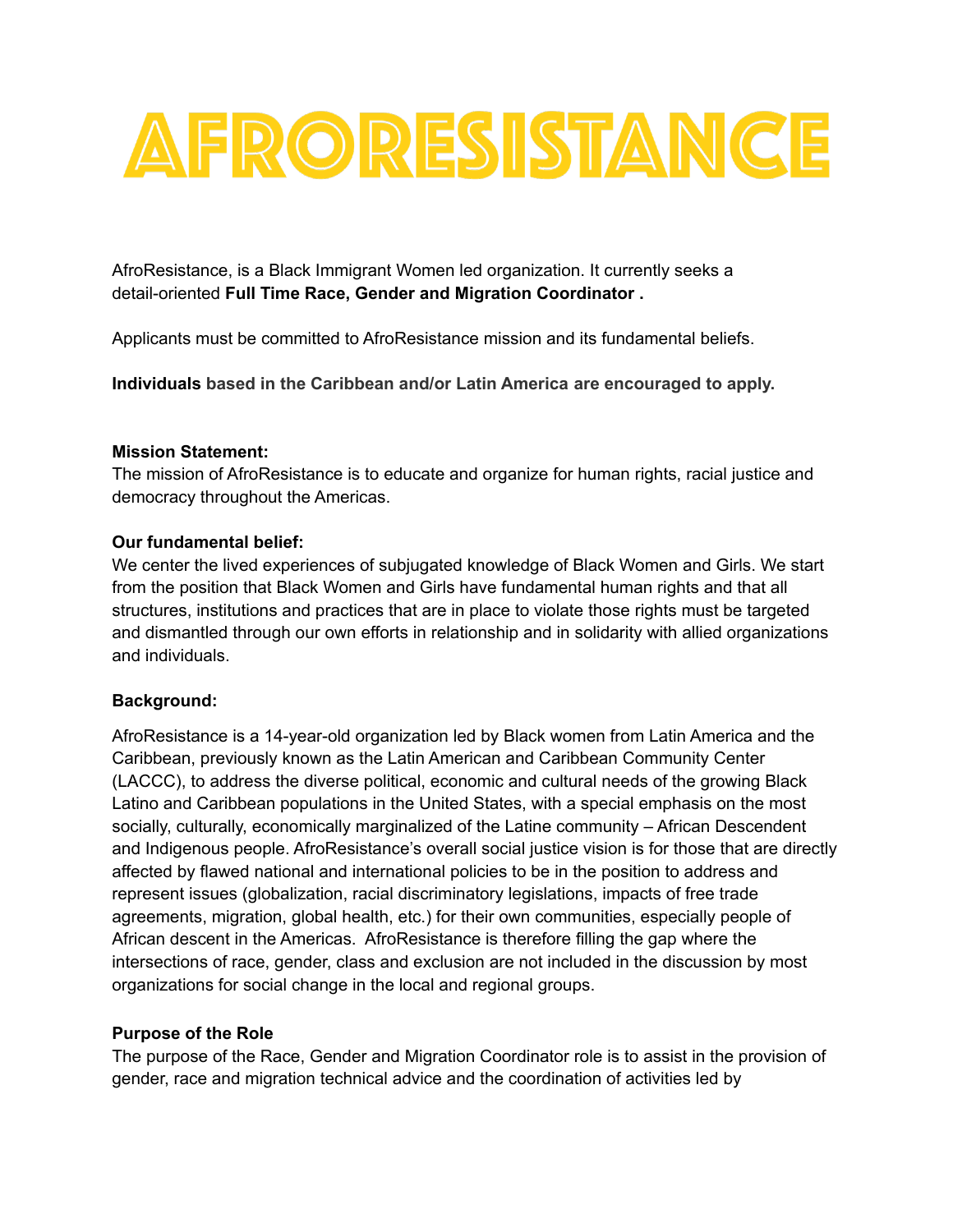AfroResistance Program Department including activity proposal, design and implementation and training based on approved work plans and organizational strategies.

## **Roles and Responsibilities**

- Lead the ongoing growth and development of the race, gender and migration portfolio of the organization from advice to the development, implementation and review of AfroResistance organizational priorities, strategies and activities.
- To identify socio political opportunities, obstacles, and priorities and develop and implement strategies for human rights advancement and protection.
- Maintain effective relationships with Program Director and other staff
- Maintain and elevate the visibility of the ongoing Black Migration Regional Working Group.
- Propose and develop a regional campaign that centers Black Migration and intersects with Race and Gender
- Establish strategic and meaningful partnerships with local and regional (US, Latin America and the Caribbean) to create a deep understanding of race, gender and migration as a Black Internationalist issues/movement/priority
- Provide administrative support to the ongoing management of the volunteers, interns and fellows including the designing of profiles, recruitment, orientation and assigning of work tasks, activities, technical support and supervision of volunteers, interns and fellows
- Contribute to the identification and development of new activities that will contribute to AfroResistance outcomes.
- Design, propose and deliver capacity and awareness building and analysis development opportunities in race, gender and migration for staff, partners and other organizational stakeholders
- Support the Program Director in the delivery of capacity building in gender awareness and analysis of the Support Unit staff, partners and other stakeholders through delivery of training.

# **Essential Criteria**

- Demonstrated understanding and analysis of historical and contemporary race, gender and migration issues in North, Central and South America & Latin America and Caribbean at both regional and country level;
- Ability to contextualize gender issues within both a human rights based approach and the legislative context of the region as whole (domestic and regionally);
- and the ability to relate understanding to provide conscious and compassionate understanding of the issue at hand.

The position is currently funded up to a period of 12 months with option to extend for another 12 months. The position will undergo an annual performance appraisal that will inform assignment continuation.